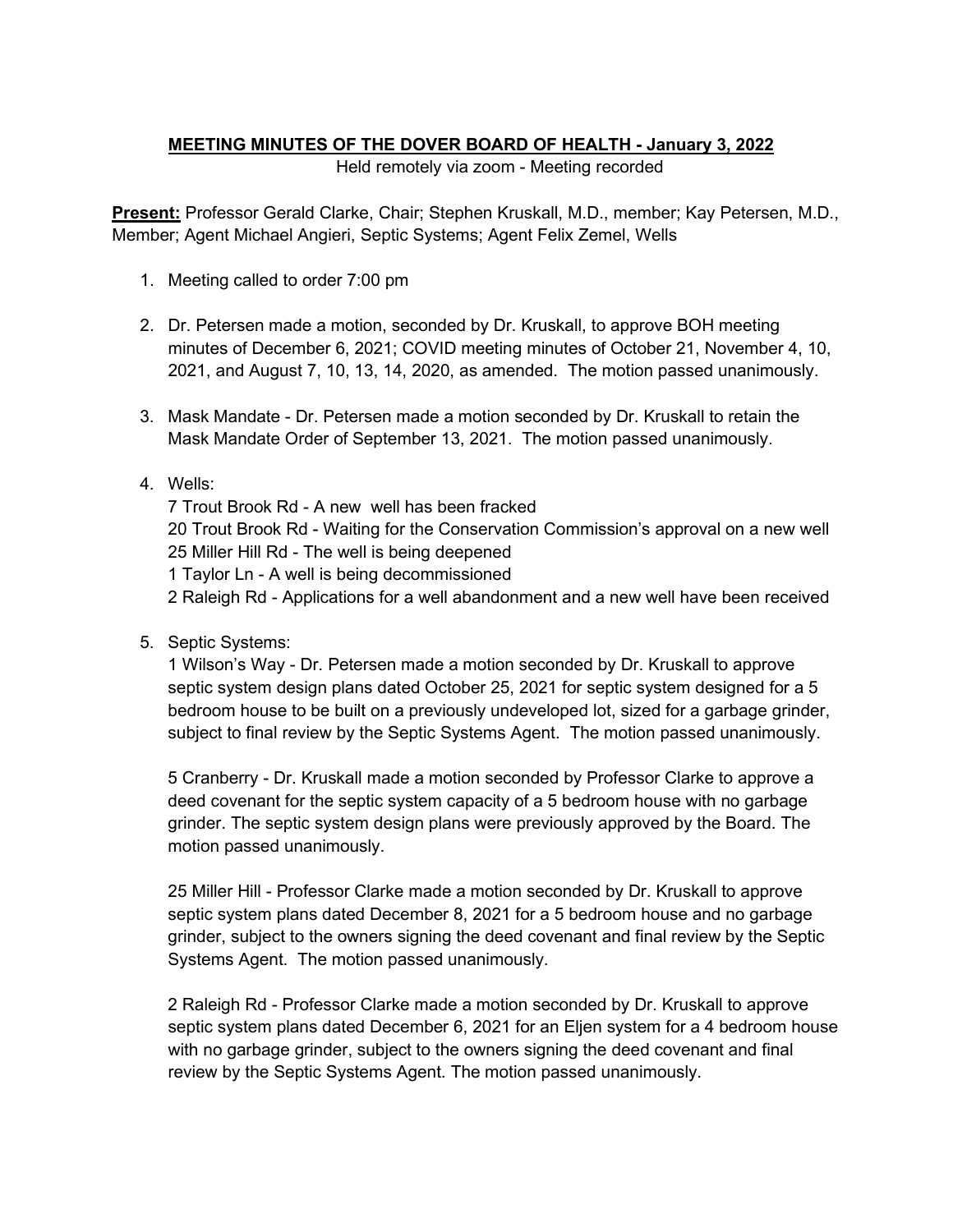1 Pegan Lane - There was a discussion about the potential for significant historic items being uncovered during the excavation of a septic system installation. It was suggested that the Historical Society be contacted and made aware of the situation before work begins. Professor Clarke made a motion seconded by Dr. Petersen to approve septic system design plans dated December 22, 2021 sized for a 5 bedroom house, sized for a garbage grinder on a previously developed lot, subject to notification of the Historical Society. The motion passed unanimously.

57 Yorkshire - The owners are upgrading the septic system due to a Title 5 failure. Dr. Petersen made a motion seconded by Dr. Kruskall to approve septic system design plans dated December 20, 2021 for an Eljen system for a 4 bedroom house and no garbage grinder subject to the owners signing the deed covenant and final review by the Septic Systems Agent. The motion passed unanimously.

6. Agent Angieri presented an overview of the proposed septic system design plan for the Caryl Community Center. A new leaching field with a reserve area will be placed in the same location. The submittal referred to a new 7,000 gallon septic tank with corresponding field, but the Board and Agent suggested a 9,000 gallon sized system to be installed. A dosing system will be required, and there will be a 2000 gallon grease trap for the kitchen. There will need to be a covenant restricting kitchen usage in the proposed cafe that does not allow it to be considered as a restaurant operation.

Professor Clarke made a motion seconded by Dr. Kruskall stating that the Board was in receipt of the application but needed more information before the permit could be approved. The motion passed unanimously.

- 7. Professor Clarke stated that he anticipated that the Red Robin Pastures project was about to be approved by the Board of Appeals. Agent Angieri informed the Board that none of the required applications had yet been received.
- 8. Dr. Kruskall updated the Board on his conversation with the Town Administrator on safety and health issues at the transfer station.
- 9. The consulting report from Community Paradigm Associates is expected by the end of the month of January.
- 10. Dr. Petersen informed the Board of a program whereby the town could purchase rapid antigen tests for residents from 3 state approved vendors. Anticipated delivery is about 4 weeks. Questions arose: Does Dover want to participate?
- 11. At 8:56 pm it was moved and seconded to adjourn the meeting. The motion was approved unanimously.